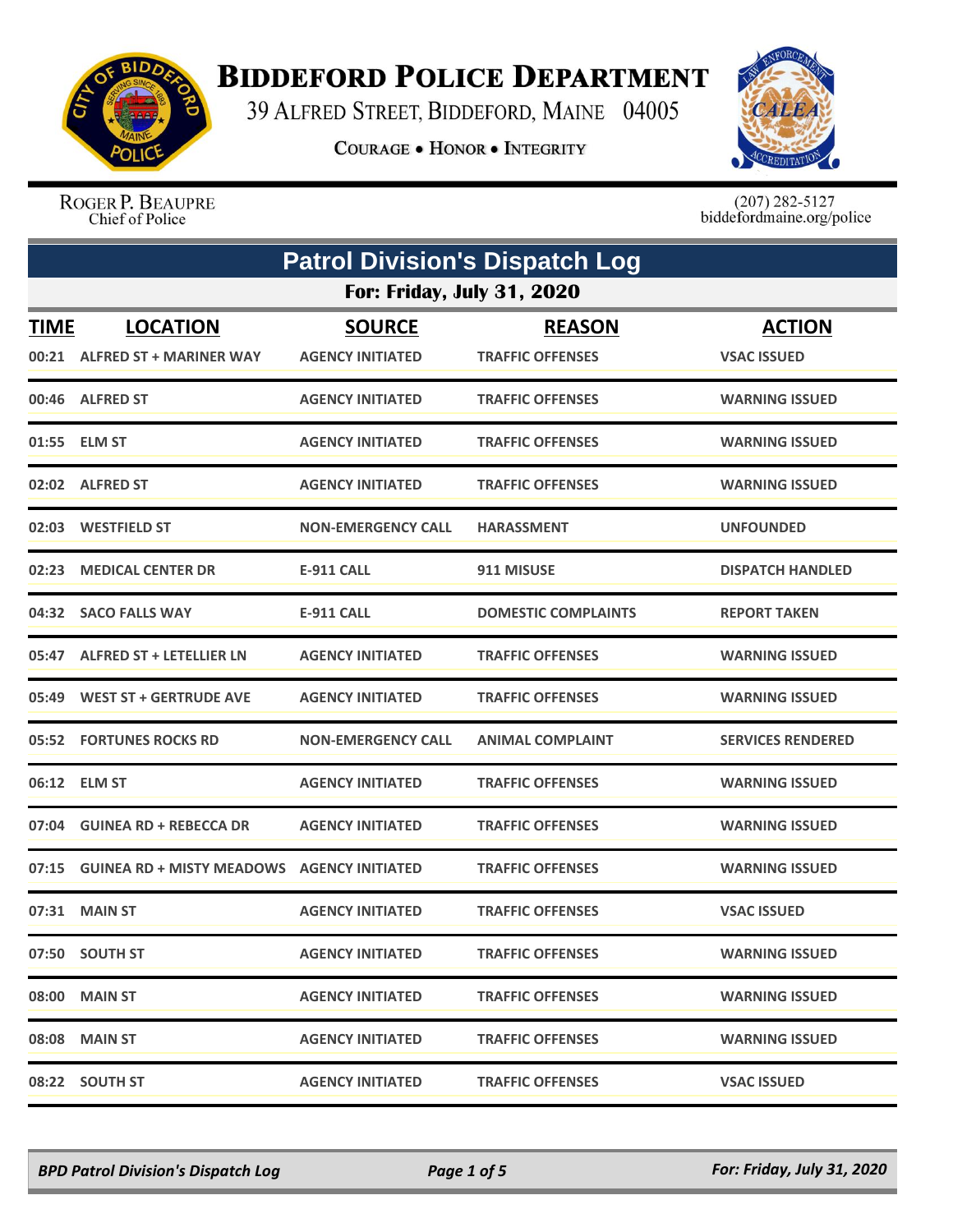| <b>TIME</b> | <b>LOCATION</b>           | <b>SOURCE</b>             | <b>REASON</b>                 | <b>ACTION</b>             |
|-------------|---------------------------|---------------------------|-------------------------------|---------------------------|
|             | 08:42 SOUTH ST            | <b>AGENCY INITIATED</b>   | <b>TRAFFIC OFFENSES</b>       | <b>VSAC ISSUED</b>        |
|             | 08:44 ALFRED ST           | <b>NON-EMERGENCY CALL</b> | <b>ASSAULT</b>                | <b>REPORT TAKEN</b>       |
|             | 09:13 POOL ST             | <b>AGENCY INITIATED</b>   | <b>TRAFFIC OFFENSES</b>       | <b>VSAC ISSUED</b>        |
|             | 09:41 ELM ST              | <b>AGENCY INITIATED</b>   | <b>TRAFFIC OFFENSES</b>       | <b>WARNING ISSUED</b>     |
|             | 09:46 ADAMS ST            | <b>AGENCY INITIATED</b>   | <b>PAPERWORK</b>              | <b>PAPERWORK SERVED</b>   |
|             | 09:50 ELM ST              | <b>AGENCY INITIATED</b>   | <b>TRAFFIC OFFENSES</b>       | <b>VSAC ISSUED</b>        |
|             | <b>10:00 MAIN ST</b>      | <b>NON-EMERGENCY CALL</b> | <b>CRIMINAL MISCHIEF</b>      | <b>REPORT TAKEN</b>       |
|             | 10:13 ELM ST              | <b>AGENCY INITIATED</b>   | <b>TRAFFIC OFFENSES</b>       | <b>VSAC ISSUED</b>        |
|             | 10:15 ADAMS ST            | <b>NON-EMERGENCY CALL</b> | <b>CHECK WELFARE</b>          | <b>SERVICES RENDERED</b>  |
| 10:25       | <b>BOULDER WAY</b>        | <b>NON-EMERGENCY CALL</b> | <b>ARTICLES LOST/FOUND</b>    | <b>SERVICES RENDERED</b>  |
|             | 10:29 ALFRED ST           | <b>NON-EMERGENCY CALL</b> | <b>COURT ORDERED CHECK IN</b> | <b>SERVICES RENDERED</b>  |
|             | 10:36 MAIN ST + ELM ST    | <b>WALK-IN AT STATION</b> | <b>ARTICLES LOST/FOUND</b>    | <b>SERVICES RENDERED</b>  |
|             | <b>10:49 MAIN ST</b>      | <b>AGENCY INITIATED</b>   | <b>TRAFFIC OFFENSES</b>       | <b>VSAC ISSUED</b>        |
|             | 11:02 THATCHER BROOK LN   | <b>AGENCY INITIATED</b>   | <b>ANIMAL COMPLAINT</b>       | <b>SERVICES RENDERED</b>  |
|             | 11:23 ELM ST              | <b>AGENCY INITIATED</b>   | <b>TRAFFIC OFFENSES</b>       | <b>WARNING ISSUED</b>     |
|             | 11:23 ALFRED ST           | <b>NON-EMERGENCY CALL</b> | <b>SCAM</b>                   | <b>REPORT TAKEN</b>       |
|             | 11:31 SOUTH ST            | <b>AGENCY INITIATED</b>   | <b>TRAFFIC OFFENSES</b>       | <b>VSAC ISSUED</b>        |
|             | 11:51 MAY ST              | <b>AGENCY INITIATED</b>   | <b>TRAFFIC OFFENSES</b>       | <b>WARNING ISSUED</b>     |
|             | 11:53 ALFRED ST           | <b>WALK-IN AT STATION</b> | <b>COURT ORDERED CHECK IN</b> | <b>NO ACTION REQUIRED</b> |
|             | 11:57 ALFRED ST           | <b>WALK-IN AT STATION</b> | <b>PAPERWORK</b>              | <b>SERVICES RENDERED</b>  |
|             | 12:01 MAY ST              | <b>AGENCY INITIATED</b>   | <b>TRAFFIC OFFENSES</b>       | <b>WARNING ISSUED</b>     |
|             | 12:09 SOUTH ST            | <b>AGENCY INITIATED</b>   | <b>TRAFFIC OFFENSES</b>       | <b>WARNING ISSUED</b>     |
|             | 12:14 ALFRED ST           | <b>NON-EMERGENCY CALL</b> | <b>PAPERWORK</b>              | <b>SERVICES RENDERED</b>  |
|             | 12:18 SOUTH ST            | <b>AGENCY INITIATED</b>   | <b>TRAFFIC OFFENSES</b>       | <b>WARNING ISSUED</b>     |
|             | 12:21 MAIN ST + HARVEY ST | <b>AGENCY INITIATED</b>   | <b>TRAFFIC OFFENSES</b>       | <b>VSAC ISSUED</b>        |

*BPD Patrol Division's Dispatch Log Page 2 of 5 For: Friday, July 31, 2020*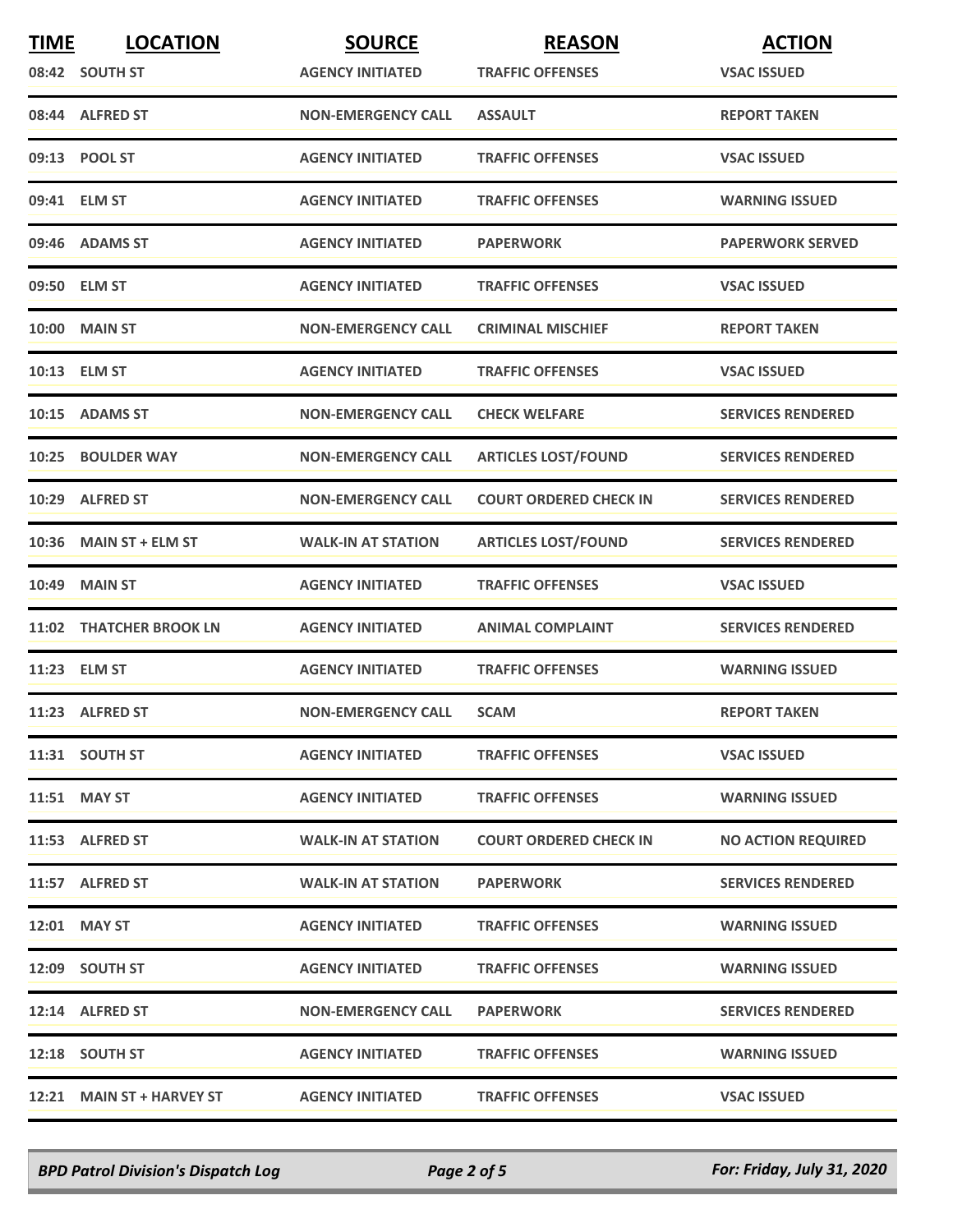| <b>TIME</b> | <b>LOCATION</b>              | <b>SOURCE</b>             | <b>REASON</b>                    | <b>ACTION</b>            |
|-------------|------------------------------|---------------------------|----------------------------------|--------------------------|
|             | <b>12:36 MAIN ST</b>         | <b>AGENCY INITIATED</b>   | <b>TRAFFIC OFFENSES</b>          | <b>WARNING ISSUED</b>    |
|             | 12:36 SOUTH ST               | <b>AGENCY INITIATED</b>   | <b>TRAFFIC OFFENSES</b>          | <b>VSAC ISSUED</b>       |
|             | 12:43 SOUTH ST               | <b>AGENCY INITIATED</b>   | <b>TRAFFIC OFFENSES</b>          | <b>VSAC ISSUED</b>       |
|             | 12:47 ELM ST                 | <b>AGENCY INITIATED</b>   | <b>ANIMAL COMPLAINT</b>          | <b>GONE ON ARRIVAL</b>   |
|             | 12:47 BRACKETT ST            | <b>NON-EMERGENCY CALL</b> | <b>ANIMAL COMPLAINT</b>          | <b>SERVICES RENDERED</b> |
|             | 12:48 WATER ST + SULLIVAN ST | <b>NON-EMERGENCY CALL</b> | <b>CRIMINAL MISCHIEF</b>         | <b>REPORT TAKEN</b>      |
|             | 12:49 ALFRED ST              | <b>NON-EMERGENCY CALL</b> | <b>HARASSMENT</b>                | <b>CIVIL COMPLAINT</b>   |
|             | 12:51 SOUTH ST               | <b>AGENCY INITIATED</b>   | <b>TRAFFIC OFFENSES</b>          | <b>VSAC ISSUED</b>       |
|             | 12:57 SOUTH ST + WESTERN AVE | <b>AGENCY INITIATED</b>   | <b>TRAFFIC OFFENSES</b>          | <b>WARNING ISSUED</b>    |
|             | 13:03 SOUTH ST               | <b>AGENCY INITIATED</b>   | <b>TRAFFIC OFFENSES</b>          | <b>WARNING ISSUED</b>    |
|             | 13:03 SOUTH ST               | <b>AGENCY INITIATED</b>   | <b>TRAFFIC OFFENSES</b>          | <b>VSAC ISSUED</b>       |
|             | 13:08 SACO FALLS WAY         | <b>WALK-IN AT STATION</b> | <b>CRIM THREAT / TERRORIZING</b> | <b>UNFOUNDED</b>         |
|             | 13:09 SOUTH ST + MAY ST      | <b>AGENCY INITIATED</b>   | <b>TRAFFIC OFFENSES</b>          | <b>WARNING ISSUED</b>    |
|             | 13:11 MISTY MEADOWS DR       | <b>AGENCY INITIATED</b>   | <b>PAPERWORK</b>                 | <b>PAPERWORK SERVED</b>  |
|             | 13:18 CHAPEL ST              | <b>AGENCY INITIATED</b>   | <b>PRO-ACTIVE RESPONSE TEAM</b>  | <b>NO VIOLATION</b>      |
|             | 13:22 GRANITE ST             | <b>AGENCY INITIATED</b>   | <b>TRAFFIC OFFENSES</b>          | <b>WARNING ISSUED</b>    |
|             | 13:25 PLEASANT AVE           | <b>NON-EMERGENCY CALL</b> | <b>ANIMAL COMPLAINT</b>          | <b>UNFOUNDED</b>         |
|             | 13:30 MORIN ST               | <b>AGENCY INITIATED</b>   | <b>TRAFFIC OFFENSES</b>          | <b>VSAC ISSUED</b>       |
|             | 13:32 WEST ST                | <b>AGENCY INITIATED</b>   | <b>TRAFFIC OFFENSES</b>          | <b>VSAC ISSUED</b>       |
|             | 13:32 PRECOURT ST + ELM ST   | <b>AGENCY INITIATED</b>   | <b>TRAFFIC OFFENSES</b>          | <b>NO VIOLATION</b>      |
|             | 13:37 ALFRED ST + POOL ST    | <b>WALK-IN AT STATION</b> | <b>TRAFFIC OFFENSES</b>          | <b>SERVICES RENDERED</b> |
|             | 13:43 WEST ST                | <b>AGENCY INITIATED</b>   | <b>TRAFFIC OFFENSES</b>          | <b>WARNING ISSUED</b>    |
|             | 13:51 WEST ST                | <b>AGENCY INITIATED</b>   | <b>TRAFFIC OFFENSES</b>          | <b>VSAC ISSUED</b>       |
|             | 13:59 ALFRED ST              | <b>NON-EMERGENCY CALL</b> | <b>SUSPICION</b>                 | <b>GONE ON ARRIVAL</b>   |
|             | 14:04 WEST ST + HILL ST      | <b>AGENCY INITIATED</b>   | <b>TRAFFIC OFFENSES</b>          | <b>WARNING ISSUED</b>    |

*BPD Patrol Division's Dispatch Log Page 3 of 5 For: Friday, July 31, 2020*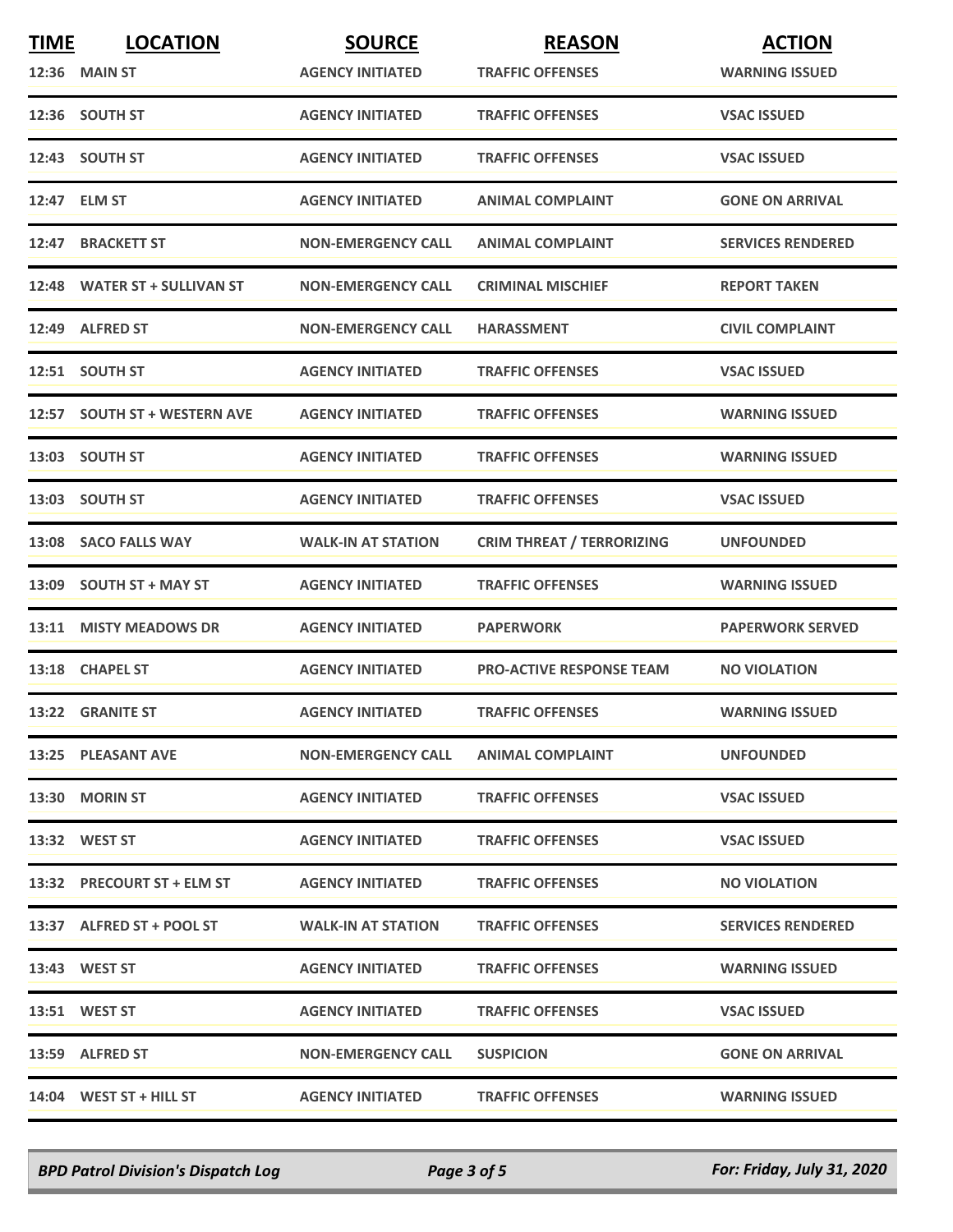| <b>TIME</b> | <b>LOCATION</b>                 | <b>SOURCE</b>             | <b>REASON</b>                                         | <b>ACTION</b>                |
|-------------|---------------------------------|---------------------------|-------------------------------------------------------|------------------------------|
|             | 14:13 WEST ST + DEBBIE AVE      | <b>AGENCY INITIATED</b>   | <b>TRAFFIC OFFENSES</b>                               | <b>WARNING ISSUED</b>        |
|             | 14:15 MARBLEHEAD LN             | <b>AGENCY INITIATED</b>   | <b>RIVER PATROL OFFENSES</b>                          | <b>SERVICES RENDERED</b>     |
|             | 14:22 WEST ST + GRANITE ST      | <b>AGENCY INITIATED</b>   | <b>TRAFFIC OFFENSES</b>                               | <b>WARNING ISSUED</b>        |
|             | 14:29 HILL ST + PARKER RIDGE RD | <b>AGENCY INITIATED</b>   | <b>TRAFFIC OFFENSES</b>                               | <b>WARNING ISSUED</b>        |
|             | 14:35 CLEAVES ST                | <b>NON-EMERGENCY CALL</b> | <b>ROAD HAZARD</b>                                    | <b>REFERRED OTHER AGENCY</b> |
|             | <b>14:48 HILL ST</b>            | <b>AGENCY INITIATED</b>   | <b>TRAFFIC OFFENSES</b>                               | <b>VSAC ISSUED</b>           |
|             | 14:48 ALFRED ST                 | <b>AGENCY INITIATED</b>   | <b>PAPERWORK</b>                                      | <b>SERVICES RENDERED</b>     |
|             | 14:59 POOL ST + BRISTOL ST      | <b>AGENCY INITIATED</b>   | <b>TRAFFIC OFFENSES</b>                               | <b>WARNING ISSUED</b>        |
|             | 15:10 POOL ST                   | <b>AGENCY INITIATED</b>   | <b>TRAFFIC OFFENSES</b>                               | <b>WARNING ISSUED</b>        |
|             | 15:18 POOL ST                   | <b>AGENCY INITIATED</b>   | <b>TRAFFIC OFFENSES</b>                               | <b>WARNING ISSUED</b>        |
|             | 15:20 MEDICAL CENTER DR         | <b>AGENCY INITIATED</b>   | <b>PROTECTION FROM ABUSE SERVICE PAPERWORK SERVED</b> |                              |
|             | <b>15:21 HILL ST</b>            | <b>AGENCY INITIATED</b>   | <b>TRAFFIC OFFENSES</b>                               | <b>WARNING ISSUED</b>        |
|             | 15:26 MARBLEHEAD LN             | <b>AGENCY INITIATED</b>   | <b>RIVER PATROL OFFENSES</b>                          | <b>WARNING ISSUED</b>        |
|             | 15:27 GUINEA RD + PROCTOR RD    | <b>AGENCY INITIATED</b>   | <b>TRAFFIC OFFENSES</b>                               | <b>VSAC ISSUED</b>           |
|             | 15:29 HAVEY AVE                 | <b>NON-EMERGENCY CALL</b> | <b>SUSPICION</b>                                      | <b>SERVICES RENDERED</b>     |
|             | <b>15:31 FRANKLIN ST</b>        | <b>WALK-IN AT STATION</b> | <b>THEFT</b>                                          | <b>SERVICES RENDERED</b>     |
|             | 15:52 POOL ST + LAFAYETTE ST    | <b>AGENCY INITIATED</b>   | <b>TRAFFIC OFFENSES</b>                               | <b>WARNING ISSUED</b>        |
|             | <b>16:00 MARINER WAY</b>        | <b>NON-EMERGENCY CALL</b> | <b>ANIMAL COMPLAINT</b>                               | <b>UNFOUNDED</b>             |
|             | 16:14 HILL ST + BACON ST        | <b>NON-EMERGENCY CALL</b> | <b>SUSPICION</b>                                      | <b>NEGATIVE CONTACT</b>      |
|             | <b>16:34 CATHEDRAL OAKS DR</b>  | <b>NON-EMERGENCY CALL</b> | <b>ANIMAL COMPLAINT</b>                               | <b>NEGATIVE CONTACT</b>      |
|             | 16:51 ALFRED ST + MT VERNON ST  | <b>AGENCY INITIATED</b>   | <b>TRAFFIC OFFENSES</b>                               | <b>WARNING ISSUED</b>        |
|             | 16:55 CLEAVES ST                | <b>NON-EMERGENCY CALL</b> | <b>BURGLARY OF A MOTOR VEHICLE</b>                    | <b>REPORT TAKEN</b>          |
|             | 17:25 SOUTH ST + BRIARWOOD DR   | <b>AGENCY INITIATED</b>   | <b>TRAFFIC OFFENSES</b>                               | <b>WARNING ISSUED</b>        |
|             | 17:32 ALFRED ST                 | <b>NON-EMERGENCY CALL</b> | <b>ANIMAL COMPLAINT</b>                               | <b>REFERRED OTHER AGENCY</b> |
|             | 17:39 POOL ST                   | <b>AGENCY INITIATED</b>   | <b>TRAFFIC OFFENSES</b>                               | <b>WARNING ISSUED</b>        |

*BPD Patrol Division's Dispatch Log Page 4 of 5 For: Friday, July 31, 2020*